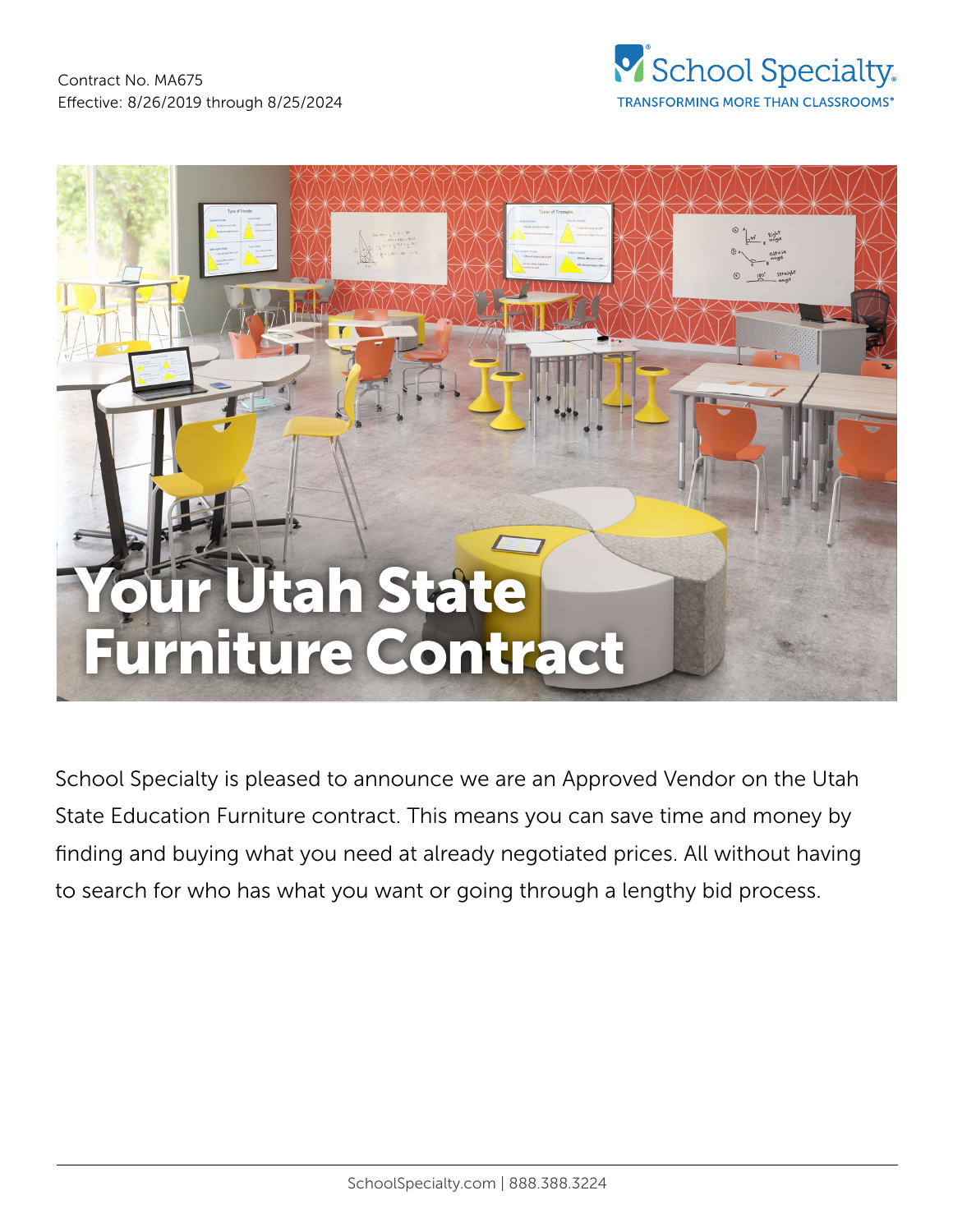## Utah State Education Furniture Contract Contract #MA675 Furniture

## Effective: 8/26/2019 through 8/25/2024

| <b>Manufacturer</b>                | % Discount<br>under \$5,000 | % Discount<br>\$5,001 -<br>\$20,000 | % Discount<br>\$20,001 -<br>\$50,000 | % Discount<br>\$50,001 -<br>\$150,000 | % Discount<br>\$150,001+ |  |  |  |
|------------------------------------|-----------------------------|-------------------------------------|--------------------------------------|---------------------------------------|--------------------------|--|--|--|
| <b>General Education Furniture</b> |                             |                                     |                                      |                                       |                          |  |  |  |
| Alumni                             | 43.00%                      | 44.00%                              | 45.00%                               | 46.00%                                | 47.00%                   |  |  |  |
| Amtab                              | 50.50%                      | 51.00%                              | 52.00%                               | 53.00%                                | 53.50%                   |  |  |  |
| <b>Childcraft</b>                  | 64.00%                      | 65.00%                              | 66.00%                               | 67.00%                                | 68.00%                   |  |  |  |
| <b>Classroom Select</b>            | 64.00%                      | 65.00%                              | 66.00%                               | 67.00%                                | 68.00%                   |  |  |  |
| <b>Community</b>                   | 40.00%                      | 41.00%                              | 42.00%                               | 43.00%                                | 44.00%                   |  |  |  |
| <b>Diversified Woodcrafts</b>      | 37.00%                      | 38.00%                              | 39.00%                               | 40.00%                                | 41.00%                   |  |  |  |
| <b>Eurotech</b>                    | 52.00%                      | 53.00%                              | 54.00%                               | 55.00%                                | 56.00%                   |  |  |  |
| Fleetwood                          | 25.00%                      | 27.00%                              | 29.00%                               | 31.00%                                | 33.00%                   |  |  |  |
| <b>Fomcore</b>                     | 25.00%                      | 26.00%                              | 27.00%                               | 28.00%                                | 29.00%                   |  |  |  |
| <b>Global</b>                      | 24.00%                      | 26.00%                              | 28.00%                               | 30.00%                                | 32.00%                   |  |  |  |
| <b>Global to Go</b>                | 28.00%                      | 30.00%                              | 32.00%                               | 34.00%                                | 36.00%                   |  |  |  |
| <b>Haskell</b>                     | 19.00%                      | 20.00%                              | 22.00%                               | 24.00%                                | 26.00%                   |  |  |  |
| <b>Horizon Seating</b>             | 39.00%                      | 40.00%                              | 41.00%                               | 42.00%                                | 43.00%                   |  |  |  |
| <b>IFC</b>                         | 40.00%                      | 41.00%                              | 42.00%                               | 43.00%                                | 44.00%                   |  |  |  |
| Interior concepts                  | 25.00%                      | 26.00%                              | 27.00%                               | 28.00%                                | 29.00%                   |  |  |  |
| <b>KFI</b>                         | 50.00%                      | 51.00%                              | 52.00%                               | 53.00%                                | 54.00%                   |  |  |  |
| <b>Marvel</b>                      | 25.00%                      | 26.00%                              | 27.00%                               | 28.00%                                | 29.00%                   |  |  |  |
| <b>Media Technologies</b>          | 40.00%                      | 41.00%                              | 42.00%                               | 43.00%                                | 44.00%                   |  |  |  |
| Mien                               | 18.00%                      | 19.00%                              | 20.00%                               | 21.00%                                | 22.00%                   |  |  |  |
| Mooreco                            | 33.00%                      | 34.00%                              | 35.00%                               | 36.00%                                | 37.00%                   |  |  |  |
| <b>National Public Seating</b>     | 40.00%                      | 41.00%                              | 42.00%                               | 43.00%                                | 44.00%                   |  |  |  |
| <b>Norsons</b>                     | 46.00%                      | 47.00%                              | 48.00%                               | 49.00%                                | 50.00%                   |  |  |  |
| <b>OFM</b>                         | 55.00%                      | 56.00%                              | 57.00%                               | 58.00%                                | 59.00%                   |  |  |  |
| <b>Royal Seating</b>               | 64.00%                      | 65.00%                              | 66.00%                               | 67.00%                                | 68.00%                   |  |  |  |
| <b>Sico</b>                        | 25.00%                      | 26.00%                              | 27.00%                               | 28.00%                                | 29.00%                   |  |  |  |
| <b>Smith Systems</b>               | 25.00%                      | 26.00%                              | 27.00%                               | 28.00%                                | 29.00%                   |  |  |  |
| <b>Tenjam</b>                      | 25.00%                      | 26.00%                              | 27.00%                               | 28.00%                                | 29.00%                   |  |  |  |
| <b>USA Capitol</b>                 | 43.00%                      | 44.00%                              | 45.00%                               | 46.00%                                | 47.00%                   |  |  |  |
| <b>Wisconsin Bench</b>             | 58.00%                      | 59.00%                              | 60.00%                               | 61.00%                                | 62.00%                   |  |  |  |